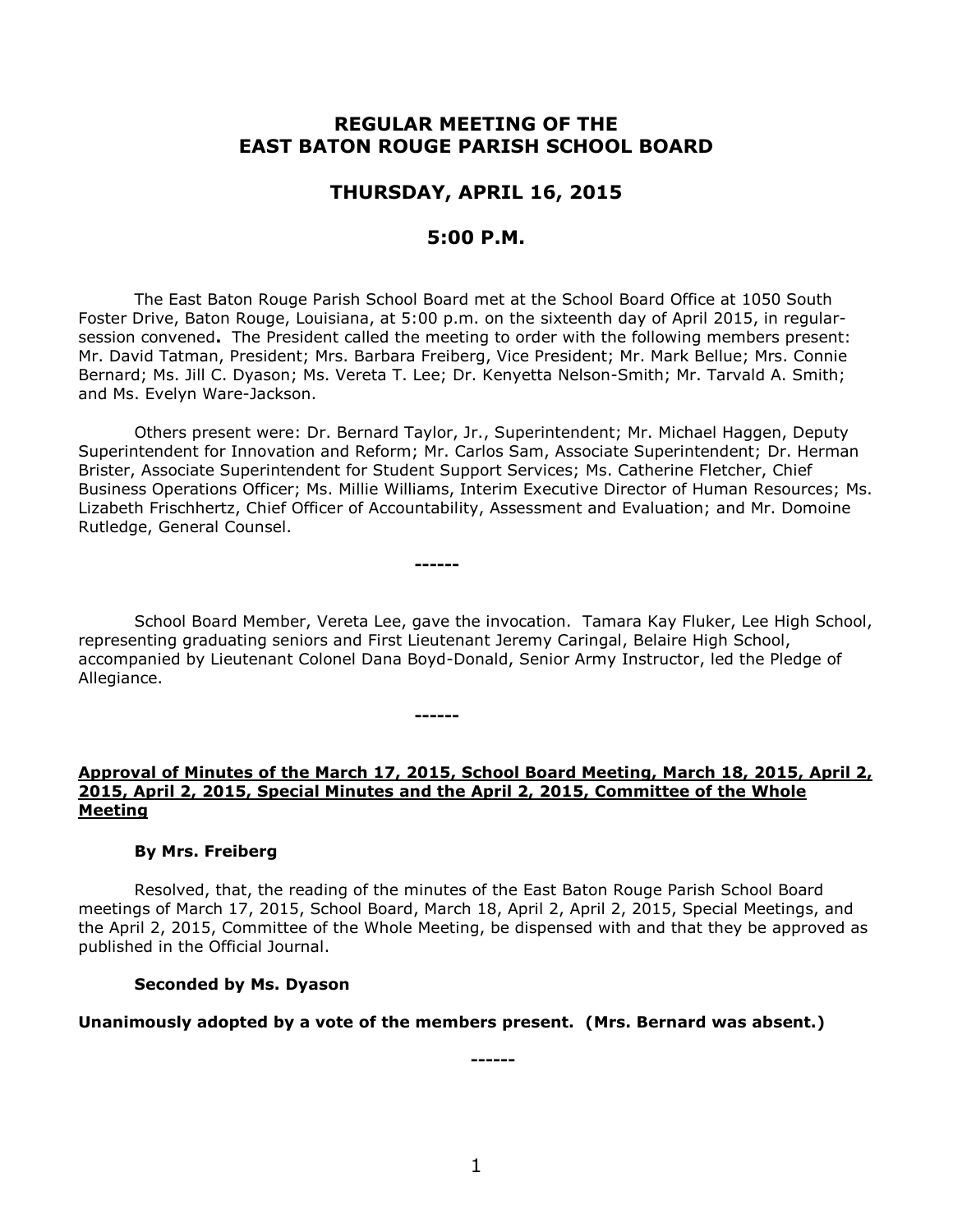## **Adoption of Resolution Proclaiming April 2015, as "Parliamentary Law Month"**

### **By Mrs. Bernard**

Resolved, That, the East Baton Rouge Parish School Board does hereby adopt a resolution proclaiming April 2015, as "Parliamentary Law Month." **(A copy of the Resolution has been marked "Official Copy" and placed in the files of the Board.)**

## **Seconded by Ms. Ware-Jackson**

### **Unanimously adopted by a vote of all the members.**

**------**

## **Approval of Consent Agenda Items, Excluding Items #13, #14, and #15**

## **By Mrs. Bernard**

Resolved, that, the East Baton Rouge Parish School Board does hereby approve the Consent Agenda items, excluding items #13, #14, and #15.

## **Seconded by Mr. Bellue**

**Unanimously adopted by a vote of all the members.**

*The following items were approved as part of the Consent Agenda:*

# **Items approved by the Committee of the Whole for recommendation to the Board:**

**------**

**------**

Approval of the Believe and Prepare Community Development grant in the amount of \$10,000.00 to develop new teacher preparation programs for McKinley and Lee High Schools.

Approval of an Extern Agreement between the East Baton Rouge Parish School Board and Louisiana State University and Agricultural & Mechanical College in the amount of \$42,840.00 to employ two (2) LSU School Psychology externs to work with the I CARE department. (Funding Source: I CARE).

Approval to renew a professional services contract between the East Baton Rouge Parish School Board and ECRA Group Incorporated in the amount of \$14,019.15 to provide professional development to the Title II Non-Public School Diocese of Baton Rouge. (Funding Source: Title II 2014-15).

Approval of a Servitude Agreement between the East Baton Rouge Parish School Board and the East Baton Rouge Sewerage Commission for a Local Services Agreement/Cooperative Endeavor. The agreement serves as an acceptance of the transfer of property ownership and temporary access of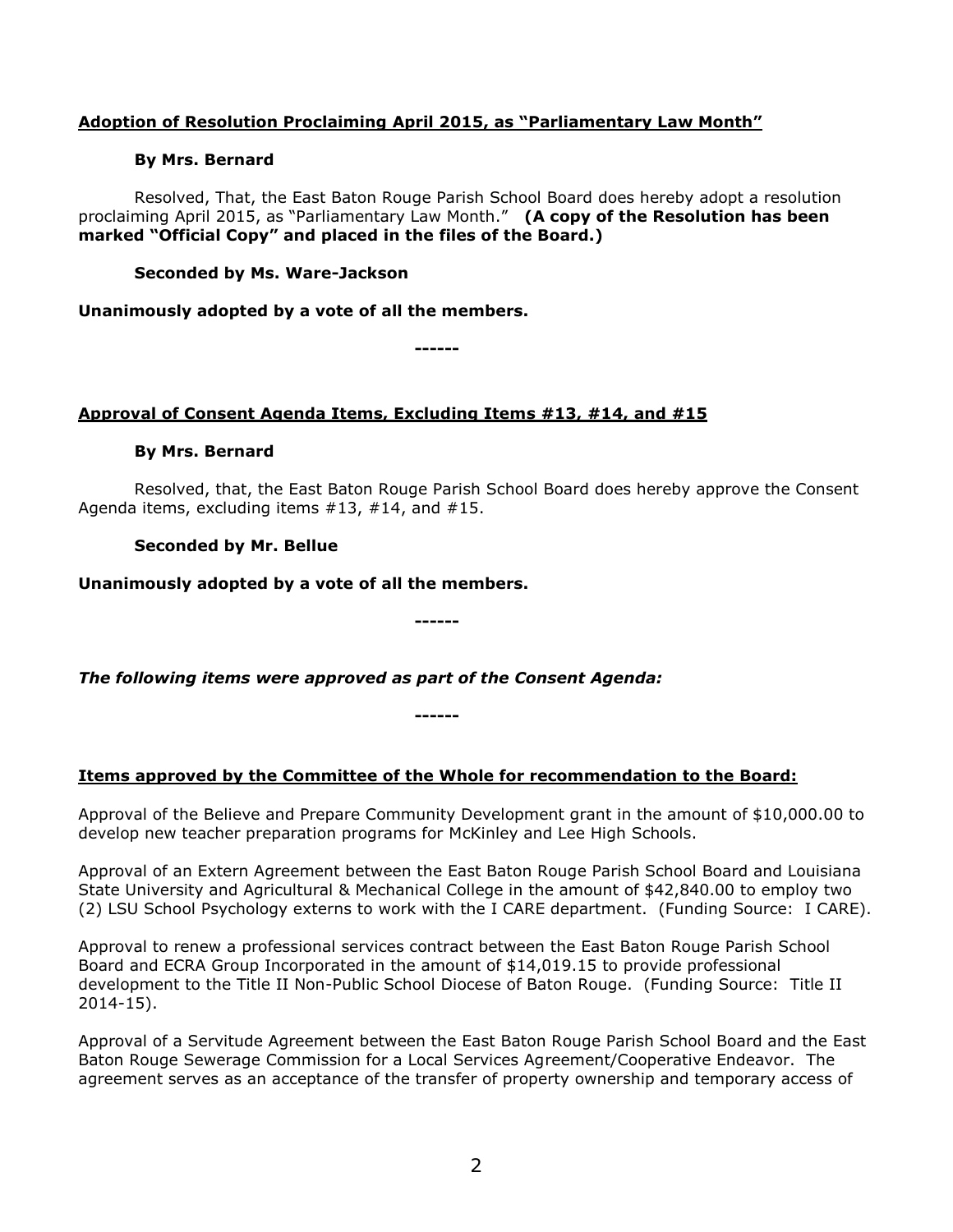equipment for a cash offer of \$26,090.00 for city-wide and future Prescott Middle School sewer improvements.

------

## *END OF CONSENT AGENDA ITEMS*

**------**

# **Approval to Consolidate the Christa McAuliffe Superintendent's Academy and Relocate Students**

## **By Mrs. Bernard**

Resolved, that, the East Baton Rouge Parish School Board does hereby give approval to consolidate the Christa McAuliffe Superintendent's Academy and relocate the  $7<sup>th</sup>$  and  $8<sup>th</sup>$  grade students to the Northdale Superintendent's Academy and the 6<sup>th</sup> grade students to the Greenville Superintendent's Academy for the 2015-2016 school year.

## **Seconded by Mrs. Freiberg**

## **Unanimously adopted by a vote of all the members.**

------

# **Approval to Relocate Greenville Alternative at Wyandotte Students**

### **By Mrs. Bernard**

Resolved, that, the East Baton Rouge Parish School Board does hereby give approval to relocate the Greenville Alternative at Wyandotte students to the Beechwood Superintendent's Academy site, and consolidate the Beechwood Superintendent's Academy students with the Greenville Superintendent's Academy for the 2015-2016 school year.

### **Seconded by Mr. Bellue**

### **Unanimously adopted by a vote of all the members.**

------

# **Approval of Revised 2014-2015 General Fund Budget**

### **By Mrs. Bernard**

Resolved, that, the East Baton Rouge Parish School Board does hereby approve the Revised 2014-2015 General Fund Budget for the East Baton Rouge Parish School System.

### **Seconded by Mrs. Freiberg**